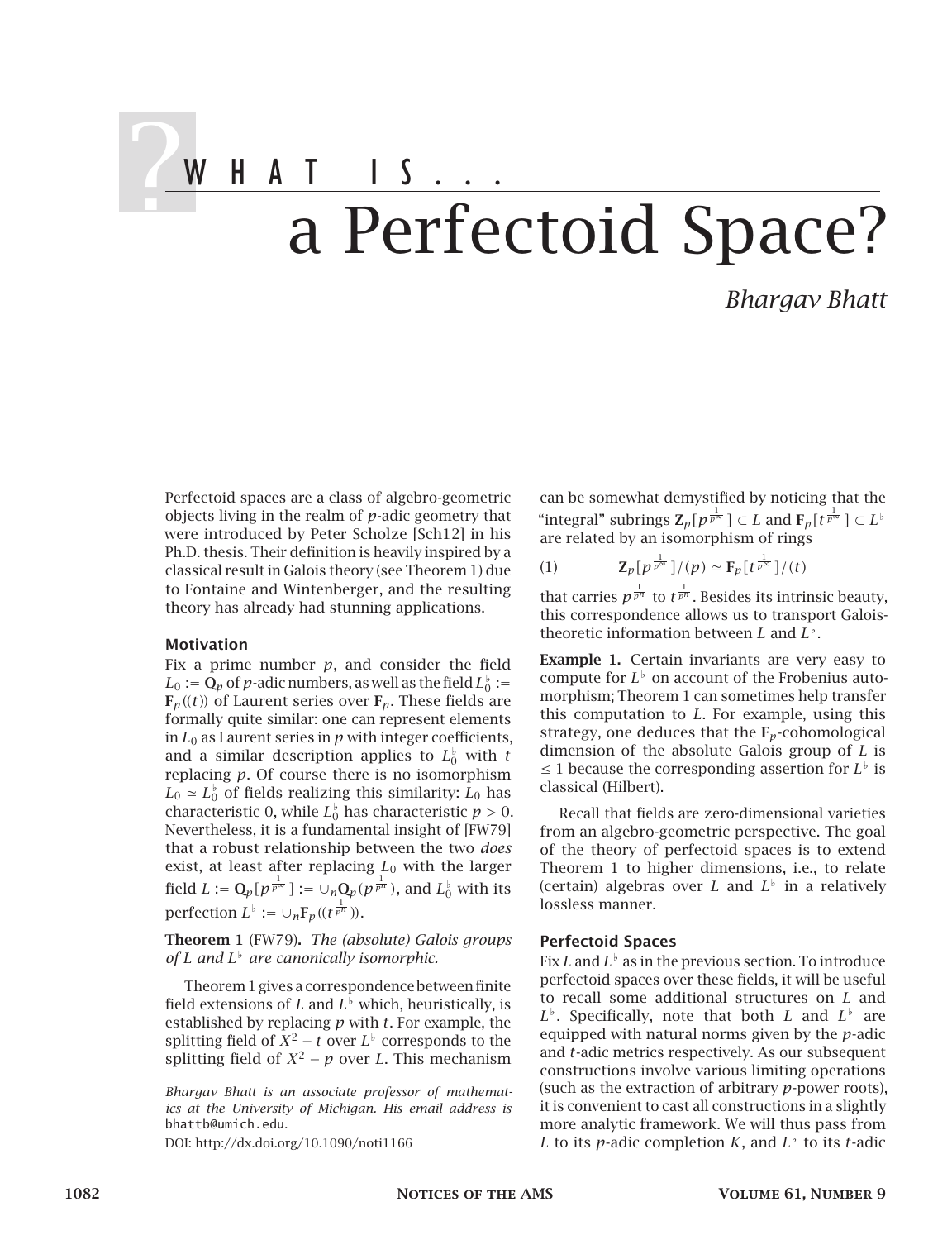completion  $K^{\flat}$ ; the analogue of Theorem 1 holds for *K* and  $K^{\flat}$  as completions do not change Galois groups. The basic definition is:

Definition 1. A *perfectoid K-algebra A* is a Banach *K*-algebra such that the subring *A*◦ of powerbounded elements is open and bounded, and the Frobenius endomorphism is surjective on *A*◦*/p*; one similarly defines *perfectoid K[ -algebras*.

To unravel this definition, let us study some examples. The simplest example of such an algebra is *K* itself. Indeed, the norm on *K* endows *K* with a Banach algebra structure. The subring *K*◦ is the *p*-adic completion  $\widehat{Z_p[p^p]}$  and is thus open and bounded in the (*p*-adic) topology on *K*; the Frobenius on *K*◦*/p* is surjective by construction. This example corresponds to a "point" in the world of perfectoid *K*-spaces. The next simplest example is that of a "line":

**Example 2.** Consider the *p*-adically complete  $K^{\circ}$ algebra  $A' := \widehat{K^\circ[X^{\frac{1}{p^\infty}}]}$ , and let  $A := A'[\frac{1}{p}]$ . Then one can endow *A* with a natural Banach *K*-algebra structure such that  $A^\circ = A'$  is open and bounded. Moreover, as we have already extracted arbitrary *p*-power roots of *X*, the Frobenius on  $A^\circ/p$  is surjective, so *A* is a perfectoid *K*-algebra; this algebra is often denoted  $K\langle X^{\frac{1}{p^\infty}}\rangle.$  Similarly,  $A^\flat:=K^\flat\langle X^{\frac{1}{p^\infty}}\rangle$ is a perfectoid  $K^{\flat}$ -algebra.

It is also easy to build examples in characteristic *p*:

**Example 3.** Let  $A_0$  be any  $K^{\flat,\circ}$  algebra. Extracting *p*-power roots of all elements in *A* (i.e., passing to the perfection) gives a new  $K^{\flat,\circ}$ -algebra  $A_{0,\text{perf}}$ . This leads to the  $K^{\flat}$ -algebra  $A := \widehat{A_{0,\mathrm{perf}}}[\frac{1}{t}]$  by inverting *t* in the *t*-adic completion. One may endow *A* with a natural Banach  $K^{\flat}$ -algebra structure to make it perfectoid. For example, applying this procedure to  $A_0 := K^{\flat,\circ}[X]$  produces  $A^{\flat}$  from Example 2.

Recall from algebraic geometry that affine varieties are completely described by their rings of functions, while varieties are built by glueing affine varieties together. The situation with perfectoid *K*spaces is analogous: the "affine" objects correspond to perfectoid *K*-algebras, while perfectoid *K*-spaces are built by glueing these "affine" objects together. Actually, to retain the analytic flavor of Definition 1, this glueing is carried out in the world of rigid analytic geometry (incarnated through Huber's adic spaces [Hub96]). We will ignore this technical, but absolutely crucial, point here, and assume that the notion of a perfectoid *K*-space, built by glueing together "spectra" of perfectoid *K*-algebras, has been defined. The main theorem concerning these objects is:

Theorem 2 (Sch12, Theorems 1.9 and 1.11). *The categories of perfectoid K*-spaces and perfectoid  $K^{\flat}$ *spaces are canonically identified; this identification preserves the étale topology.*

To describe this equivalence, observe that (1) gives a formula describing  $K^{\flat}$  in terms of K:

(2) 
$$
K^{\flat} \simeq (\lim K^{\circ}/p)[\frac{1}{t}],
$$

where the limit is along the Frobenius maps on *K*◦ */p*, and *t* ∈  $\lim K$ ◦ */p* is the *p*-power compatible system  $(p^{\frac{1}{p^n}})$ . The identification in Theorem 2 is given by exactly the same formula (for affines): one sends a perfectoid *K*-algebra *A* to the perfectoid  $K^{\flat}$ -algebra

$$
A^{\flat} := (\lim A^{\circ}/p)[\frac{1}{t}].
$$

The association  $A \mapsto A^{\flat}$  is called *tilting*, while the inverse is called *untilting*; the nomenclature suggests viewing these operations as carrying us between the two ends of the following picture, resulting from (2):

$$
K^{\circ} \xrightarrow{\text{invert } p} K
$$
  
\n
$$
K^{\flat,\circ} \xrightarrow{\text{kill } t} K^{\flat,\circ}/t \simeq K^{\circ}/p
$$
  
\n
$$
\downarrow^{\text{invert } t}
$$
  
\n
$$
K^{\flat}.
$$

We have already encountered some examples of tilting earlier in this note:

**Example 4.** The field  $K^{\flat}$  is the tilt of K, as explained above, which clarifies the notation. Similarly, in Example 2, the ring  $A^{\flat}$  is the tilt of A.

A more "global" example of tilting is given by:

Example 5. Fix an integer *n*. Globalizing Example 3 leads to a perfectoid  $K^\flat$ -space  ${\mathbf P}^n_{K^\flat,\operatorname{perf}}$  obtained as the perfection of projective space  $P_{K^{\flat}}^n$  over  $K^{\flat}$ . Its untilt is (roughly) given by  $P_{K, \text{perf}}^n := \lim P_K^n$ , where the transition maps raise all homogeneous coordinates to the *p*-th power.

The preservation of the étale topology under tilting is a deep result: it is a simultaneous generalization of Theorem 1 and of Faltings's "almost purity theorem," the key ingredient of his fundamental work in *p*-adic Hodge theory, which began in [Fal88] and allowed him to prove various conjectures of Fontaine.

Theorem 2 leads to the following picture summarizing the relationship of perfectoid spaces to